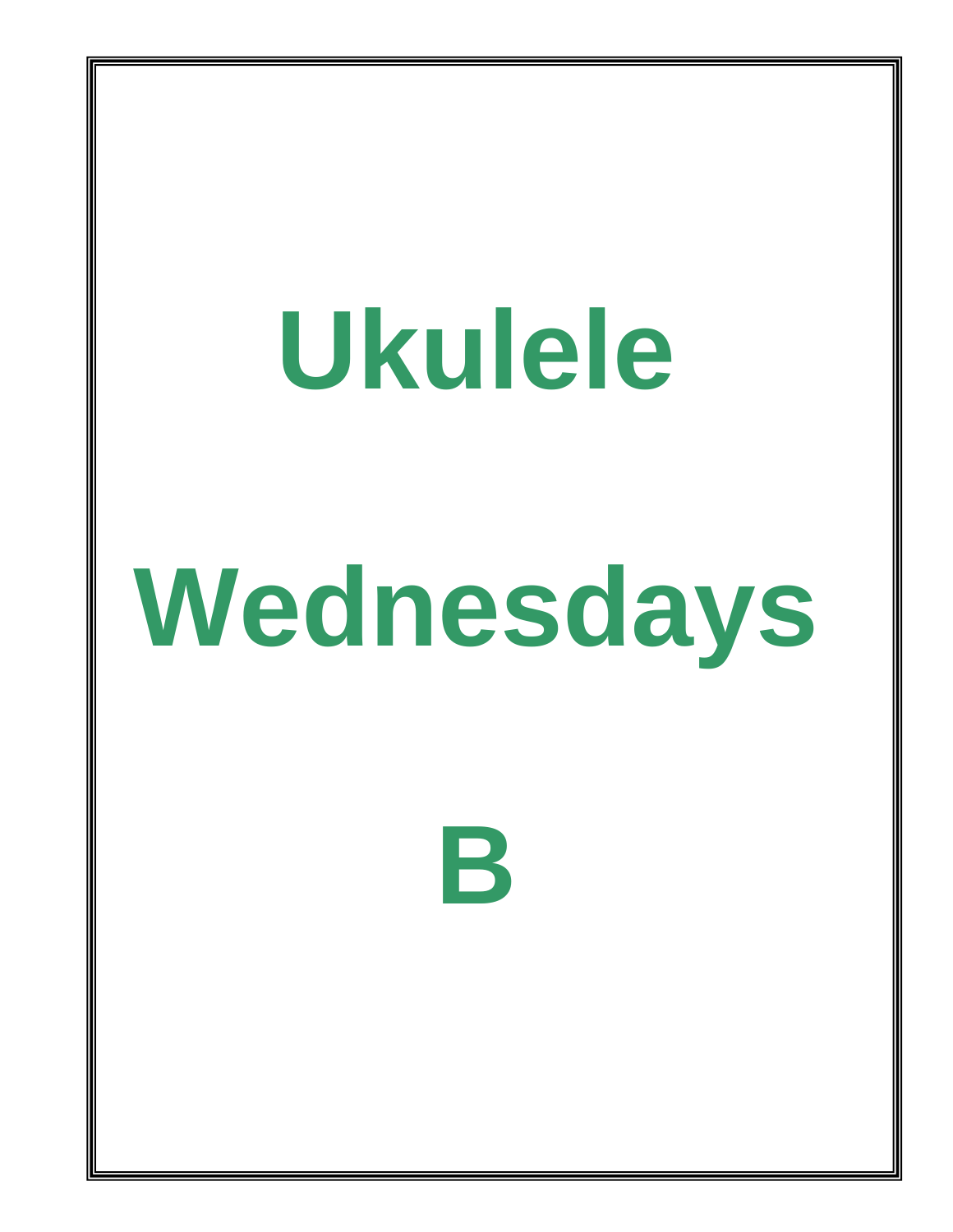# **Contents**

[Back For Good](#page-2-0) [Bad Moon Rising](#page-4-0) [Be My Baby](#page-5-0) [Because the Night](#page-6-0) [The Bends](#page-8-0) [Beyond the Sea](#page-10-0) [Blue Moon](#page-11-0) [Blue Moon of Kentucky](#page-13-0) [Blueberry Hill](#page-14-0) [Born To Be Wild](#page-15-0) [Brand New Key](#page-16-0) Brown [-Eyed Girl](#page-18-0)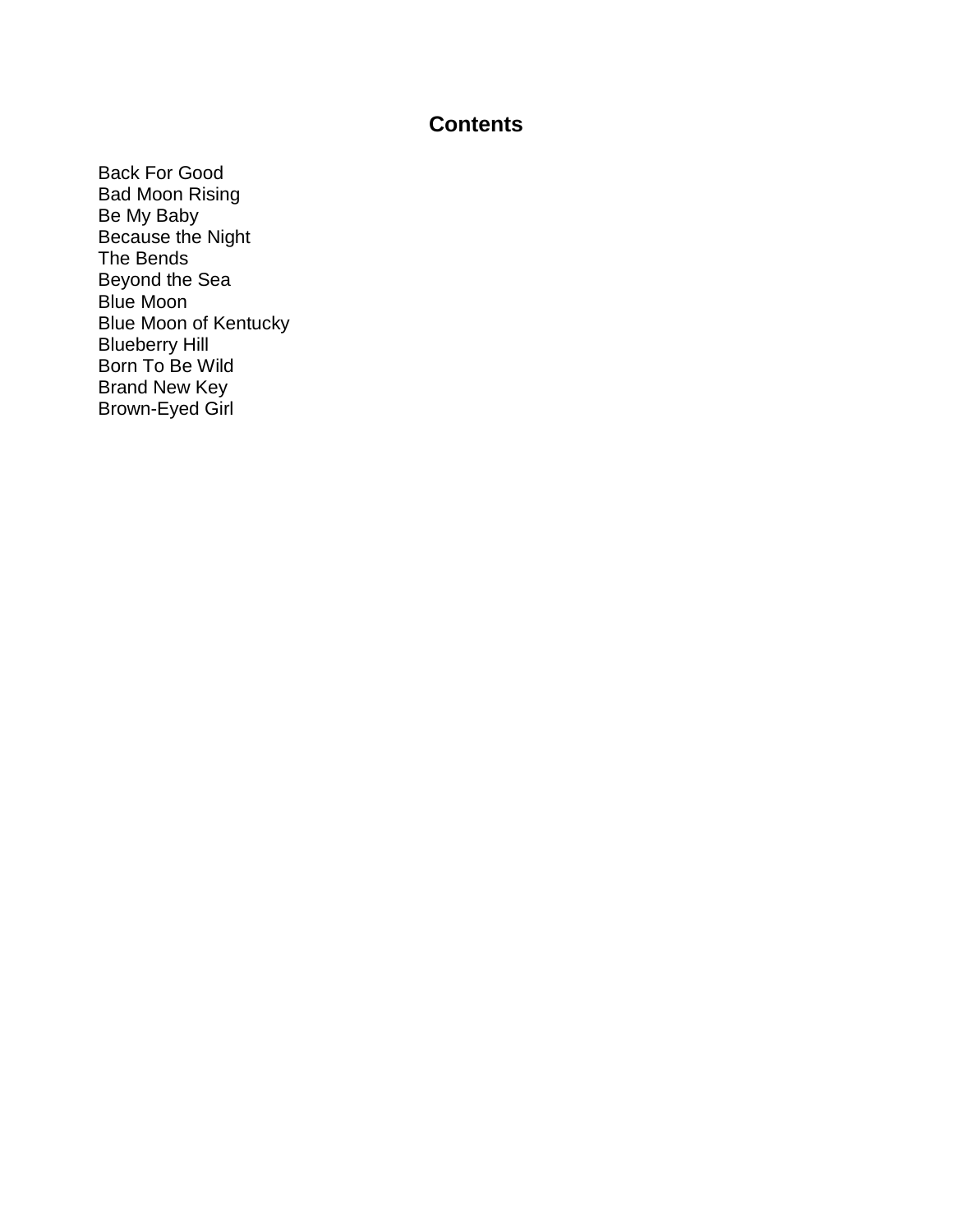<span id="page-2-0"></span>

 $F$  C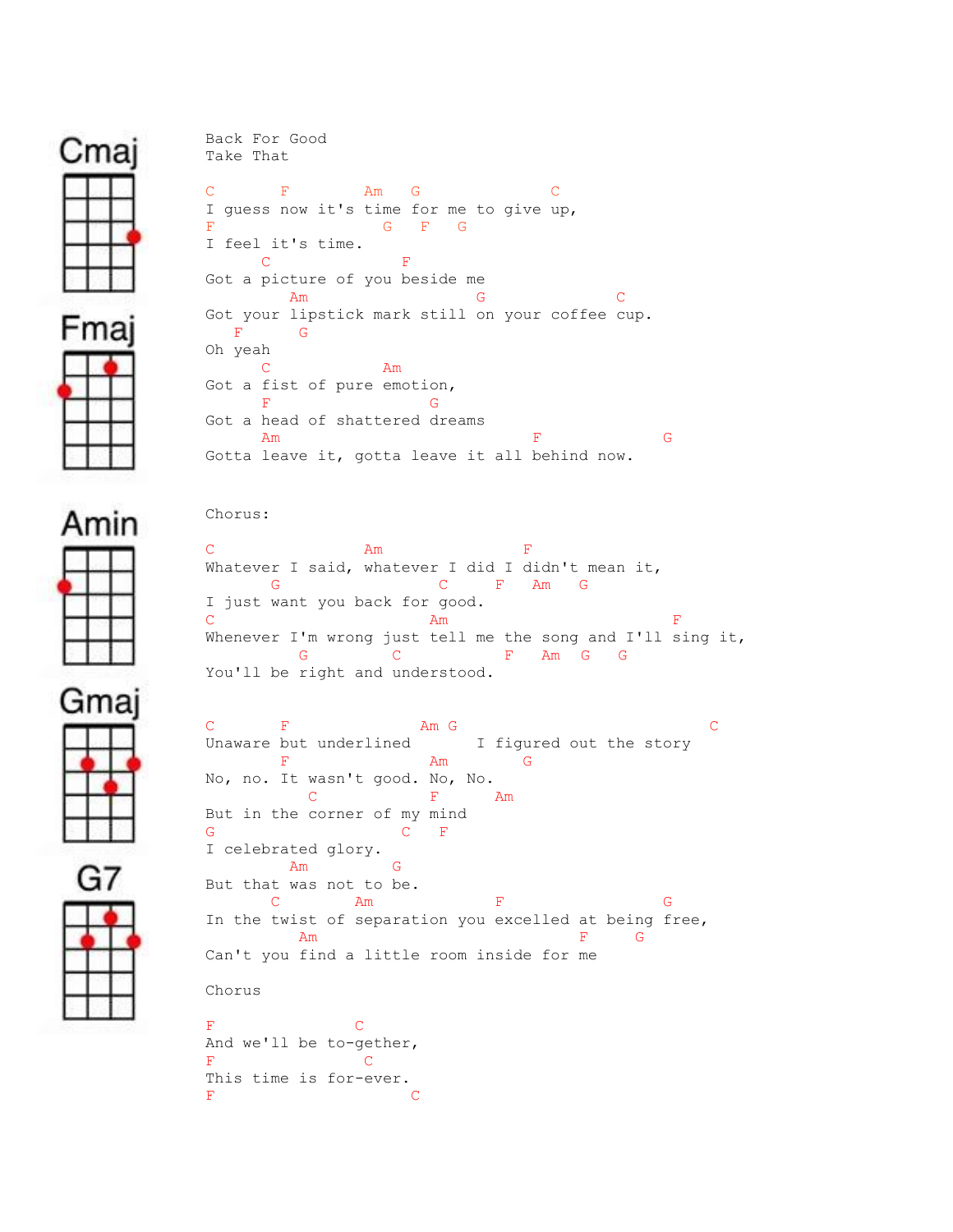```
We'll be fighting and forever we will be
  Am
So complete in our love-
G F G
We will never be uncovered again. 
Chorus
G7 C F Am G
 I guess now it's time that you came back
C
For good.
```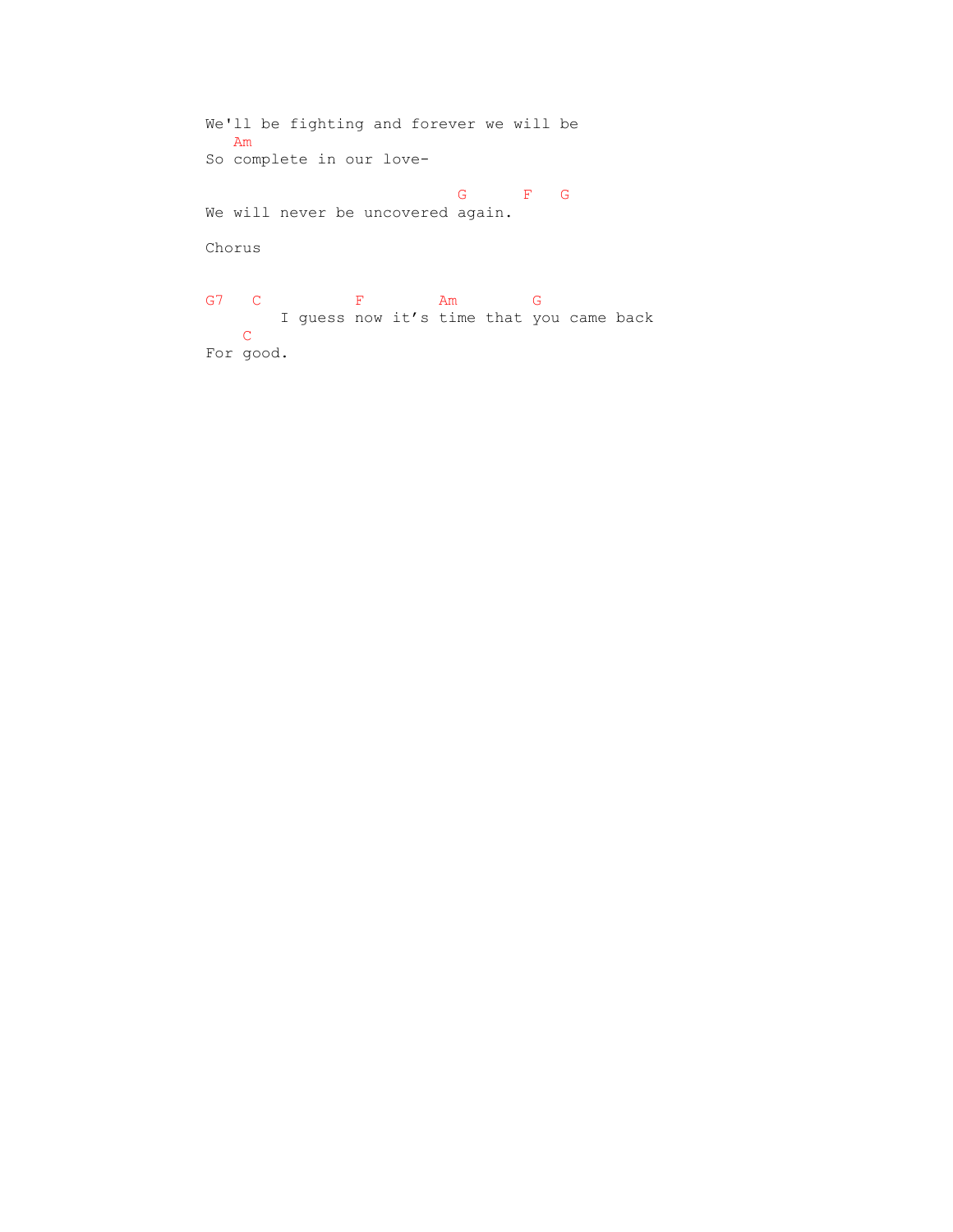





<span id="page-4-0"></span>**Bad Moon Rising** Creedence Clearwater Revival **C G F C** I see a bad moon rising **G F C** I see troubles on the way **G F C** I see earthquakes and lightning **G F C** I see bad times today

Chorus:

 **F** Well don't go round tonight,  **C** it's bound to take your life **G F C** There's a bad moon on the rise

**C G F C** I hear hurricanes blowing  **G F C** I know the end is coming soon **G F C** I feel rivers overflowing **G F C** I hear the voice of rage & ruin

# Chorus

**C G F C** Hope you got your things together **G F C** Hope you are quite prepared to die **G F** C Looks like we're in for nasty weather  **G F C** One eye is taken for an eye

Chorus x 2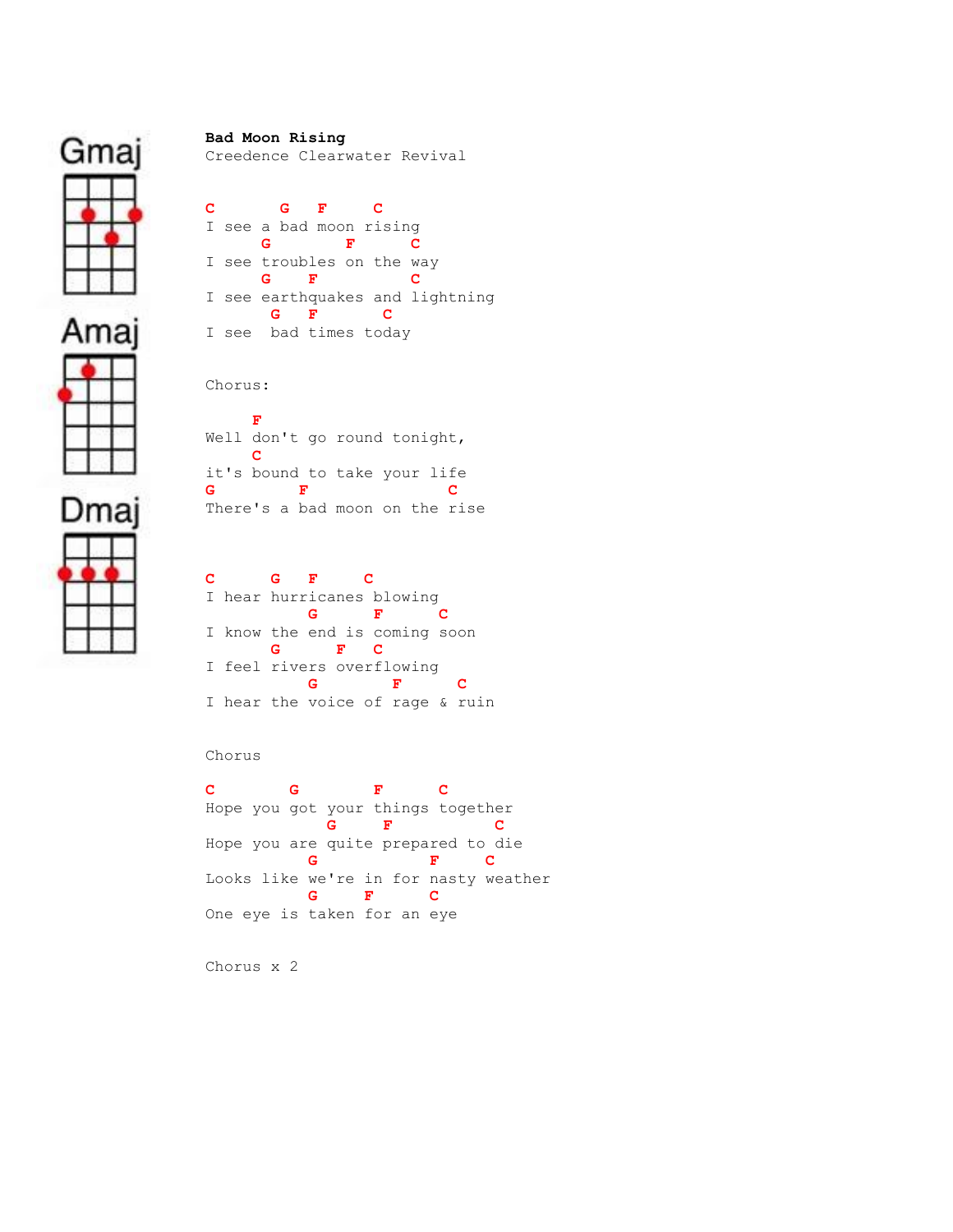```
Ronettes 
G Em Am D7
The night we met I knew I needed you so.
G Em Em Am D7
And if I had the chance I'd never let you go:
Bm Executive Executive Executive Executive Executive Executive Executive Executive Executive Executive Executive Executive Executive Executive Executive Executive Executive Executive Executive Executive Executive Executiv
So won't you say you love me; I'll make you so proud of me.
A D D7
We'll make them turn their heads every place we go
Chorus
General Control Control Control Control Co
So won't you please (Be my be my ...)
                Em
Be my little baby (My one and only...)
            C
Say you'll be my darlin' (Be my be my...)
            D D7
Be my baby now. Oh ho ho ho
G Em Am D7
I'll make you happy baby just wait and see.
G Em Em Am D7
For every kiss you give me, I'll give you three:
Bm Experiment and the second second second second second second second second second second second second second second second second second second second second second second second second second second second second seco
Oh since the day I saw you, I have been waiting for you,
A D D7
You know I will adore you till eternity
```
Chorus x2

<span id="page-5-0"></span>**Be My Baby**

G Em C D D7 G

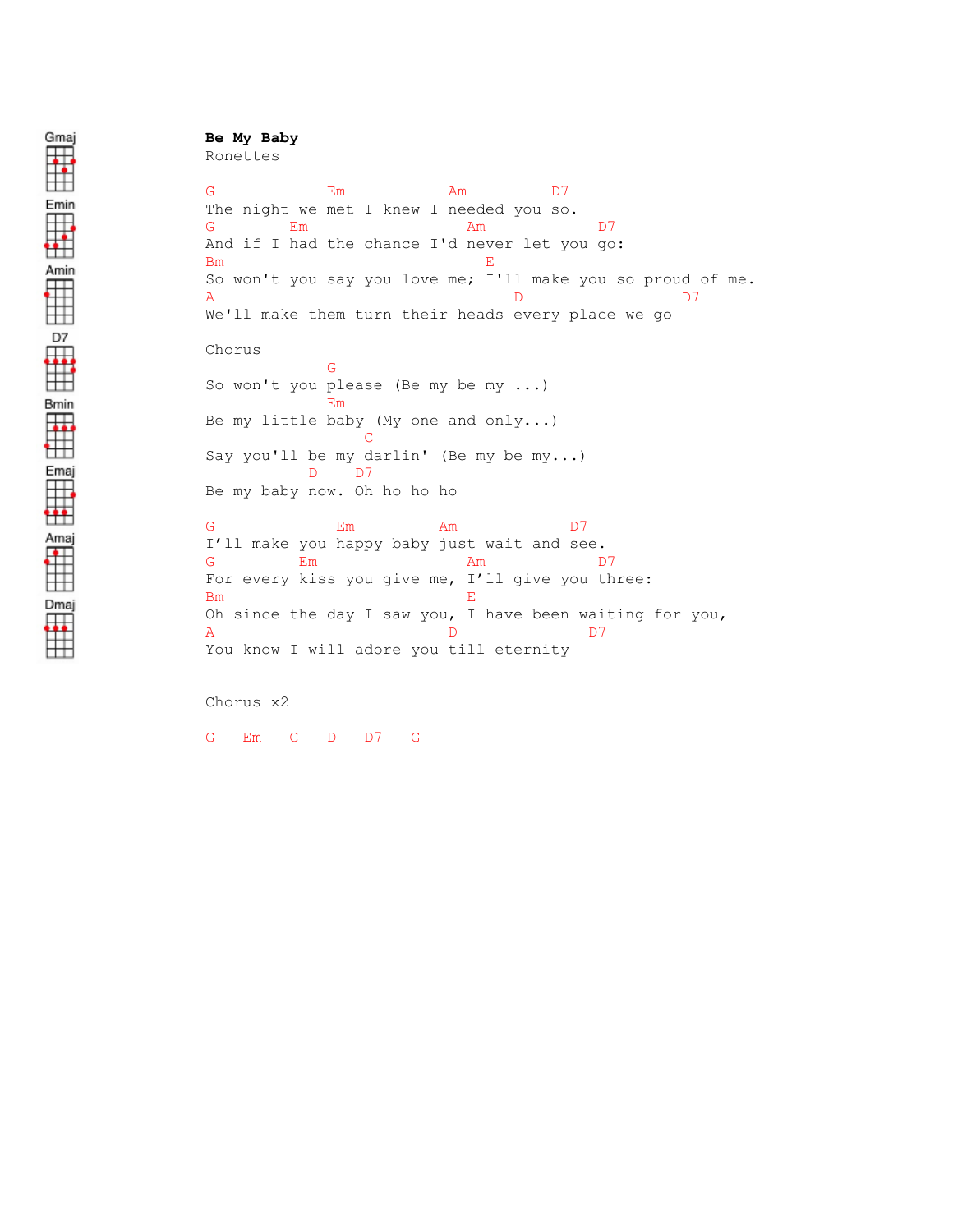









#### <span id="page-6-0"></span>**Because the Night**

Bruce Springsteen/Patti Smith

Intro Bm G A Bm G A Bm

| <b>Bm</b>                        | G                                        | A      | <b>Bm</b> |  |
|----------------------------------|------------------------------------------|--------|-----------|--|
|                                  | Take me now, baby, here as I am.         |        |           |  |
|                                  | G                                        | A      | <b>Bm</b> |  |
|                                  | Pull me close try and under-stand.       |        |           |  |
|                                  | G                                        | A      | <b>Bm</b> |  |
|                                  | Desire is hunger, is the fire I breathe. |        |           |  |
|                                  | G                                        | A      | <b>Bm</b> |  |
|                                  | Love is a banquet on which we feed.      |        |           |  |
| G                                | A                                        | A<br>D |           |  |
| Come on now, try and under-stand |                                          |        |           |  |
| <b>Bm</b>                        | G                                        |        | A         |  |
|                                  | the way I feel when I'm in your hand.    |        |           |  |
| D.                               | G                                        | A      |           |  |
| Take my hand; come under cover.  |                                          |        |           |  |
| C                                |                                          |        |           |  |
| They can't hurt you now,         |                                          |        |           |  |
| <b>Bm</b>                        |                                          |        |           |  |
| can't hurt you now,              |                                          |        |           |  |
| F#                               |                                          |        |           |  |
|                                  |                                          |        |           |  |

Bm  $G$  A Because the night belongs to lovers. Bm G A Bm Because the night belongs to lust.  $G$  and  $A$ Because the night belongs to lovers. Bm G A Bm Because the night belongs to us.

Bm G A Bm Have I doubt when I'm a-lone? G A Bm Love is a ring on the tele-phone. G A Bm Love is an angel dis-guised as lust, G A Bm here in our bed until the morning comes. G A D A Come on now, try and under-stand

Bm G A the way I feel under your com-mand. D G A Take my hand as the sun des-cends. **C** They can't touch you now,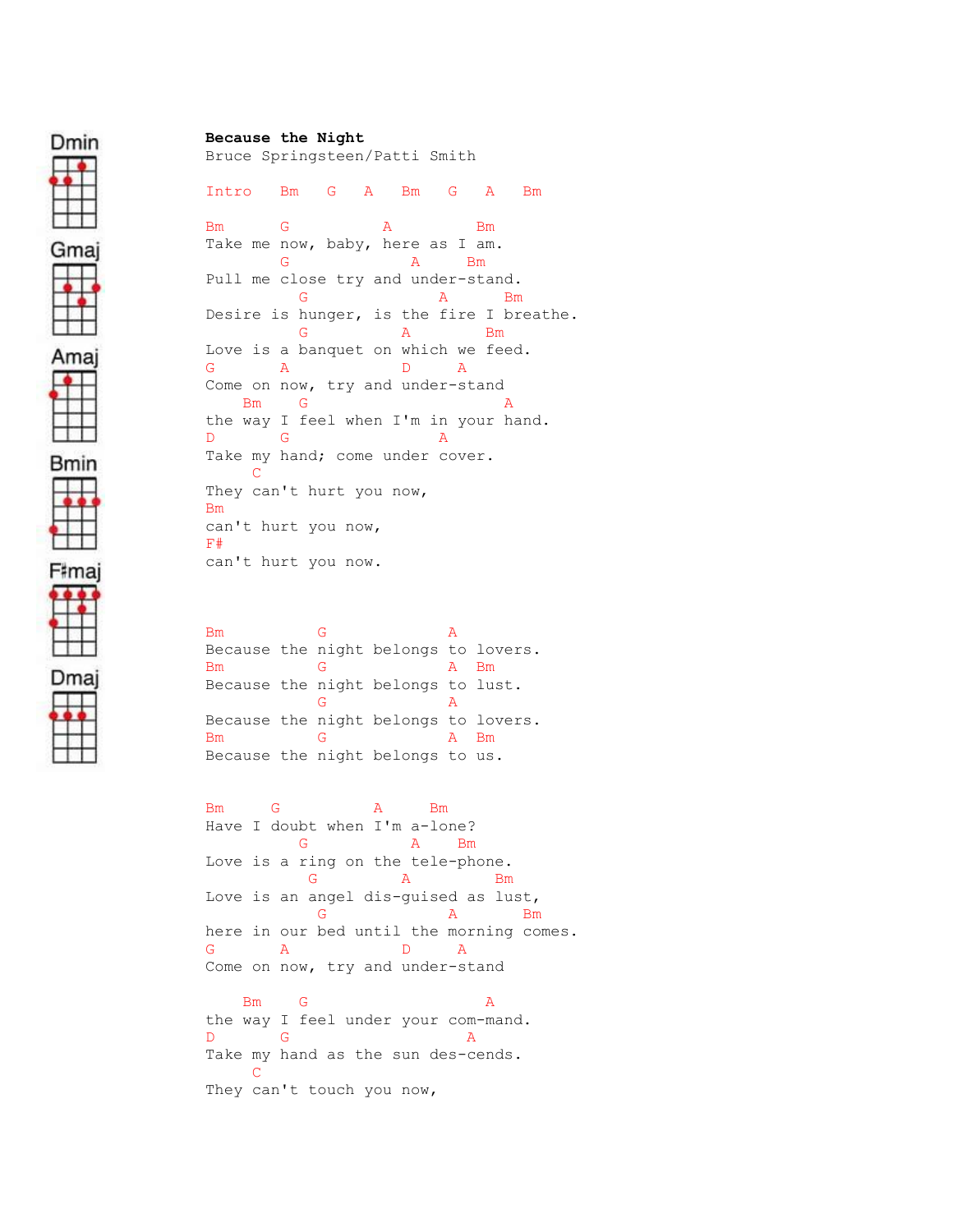Bm can't touch you now,  $F#$ can't touch you now.

Bm  $G$   $A$ Because the night belongs to lovers. Bm G A Bm Because the night belongs to lust. G A Because the night belongs to lovers. Bm G A Bm Because the night belongs to us.

 D A With love we sleep; D A with doubt the vicious Bm A circle turns and turns.

D A Bm Without you I cannot live, A D A forgive the yearning, burning G D G I believe in time, too real to feel, Bm D so touch me now, touch me now, G and  $\overline{F}$  and  $\overline{F}$  and  $\overline{F}$  and  $\overline{F}$  and  $\overline{F}$  and  $\overline{F}$  and  $\overline{F}$  and  $\overline{F}$  and  $\overline{F}$  and  $\overline{F}$  and  $\overline{F}$  and  $\overline{F}$  and  $\overline{F}$  and  $\overline{F}$  and  $\overline{F}$  and  $\overline{F}$  and  $\overline{F}$ Touch me now.

Repeat chorus and fade.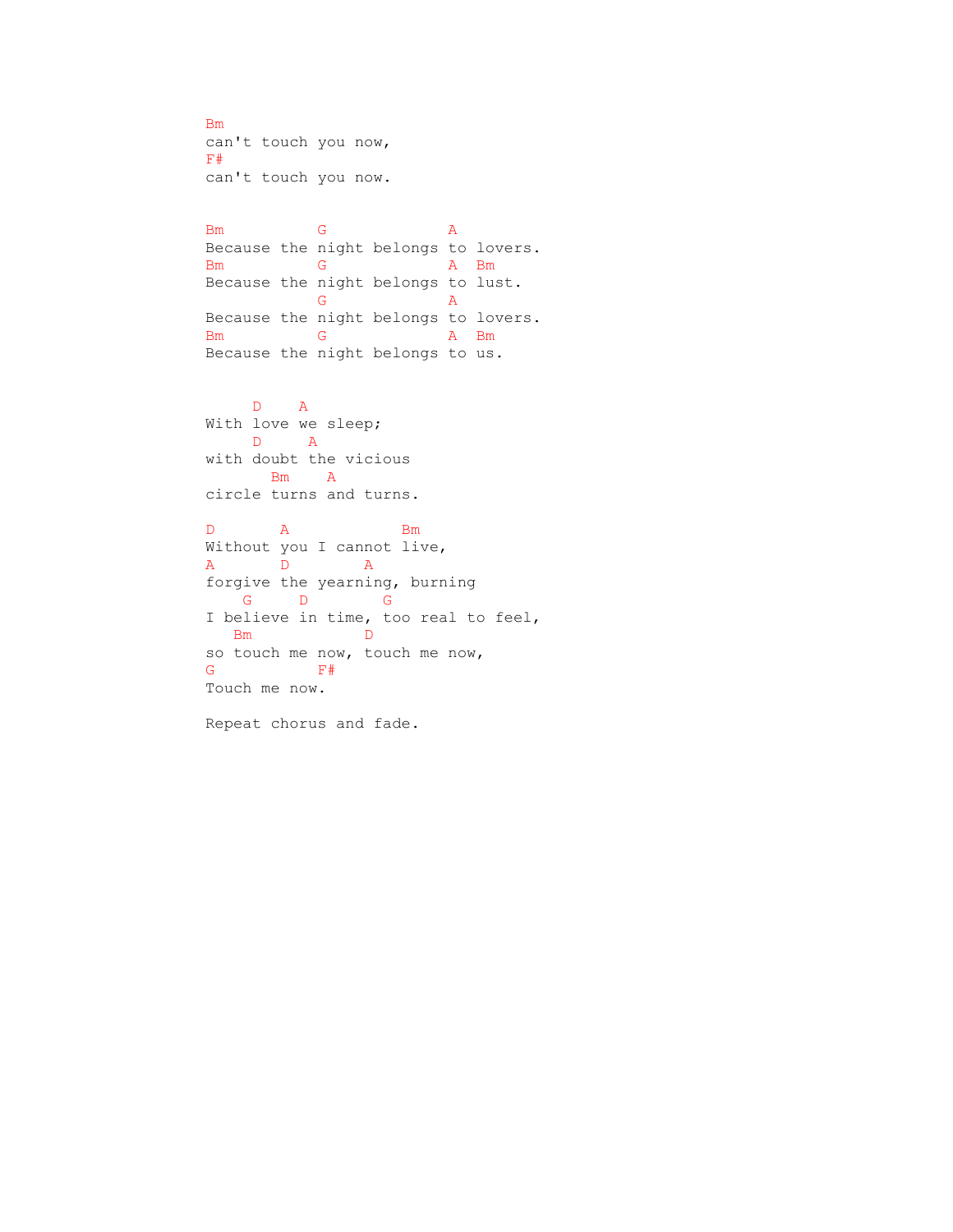## <span id="page-8-0"></span>**The Bends**

Radiohead

#### D C G C x2

 $E-$ Where do we go from here? G The words are coming out all weird **CONTRACTOR** Where are you now, when I need you  $E-$ Alone on an aeroplane G C

Falling asleep on against the window pane

My blood will thicken

## A [+riff] C [+riff]

# E – George Contract of the Contract of the Contract of the Contract of the Contract of G I need to wash myself again to hide all the dirt and pain c7 D 'Cause I'd be s[C7]cared that there's nothing underneath  $E-$ Who are my real friends? G Have they all got the bends? C<sub>7</sub> Am I really sinking this low?

D C G C D My baby's got the bends C G C We don't have any real friends

#### $A-$

Just lying in the bar with my drip feed on  $\mathbf{E}-\mathbf{E}$ Talking to my girlfriend, waiting for something to happen  $A-$ I wish it was the sixties, I wish I could be happy **C** and the contract of the contract of the contract of the contract of the contract of the contract of the contract of the contract of the contract of the contract of the contract of the contract of the contract of the co I wish, I wish, I wish that something would happen  $E-$ Where do we go from here? G CONTROL CONTROL CONTROL CONTROL CONTROL CONTROL CONTROL CONTROL CONTROL CONTROL CONTROL CONTROL CONTROL CONTROL CONTROL CONTROL CONTROL CONTROL CONTROL CONTROL CONTROL CONTROL CONTROL CONTROL CONTROL CONTROL CONTROL CONT The planet is a gunboat in a sea of fear Where are you? E – Godine i Santa Godine i Santa Godine i Santa Godine i Santa Godine i Santa Godine i Santa Godine i Santa G They brought in the CIA, the tanks and the whole marines C<sub>2</sub> C<sub>2</sub> C<sub>7</sub> To blow me away, to blow me sky high





Gmaj

Edim Ŧ ▦



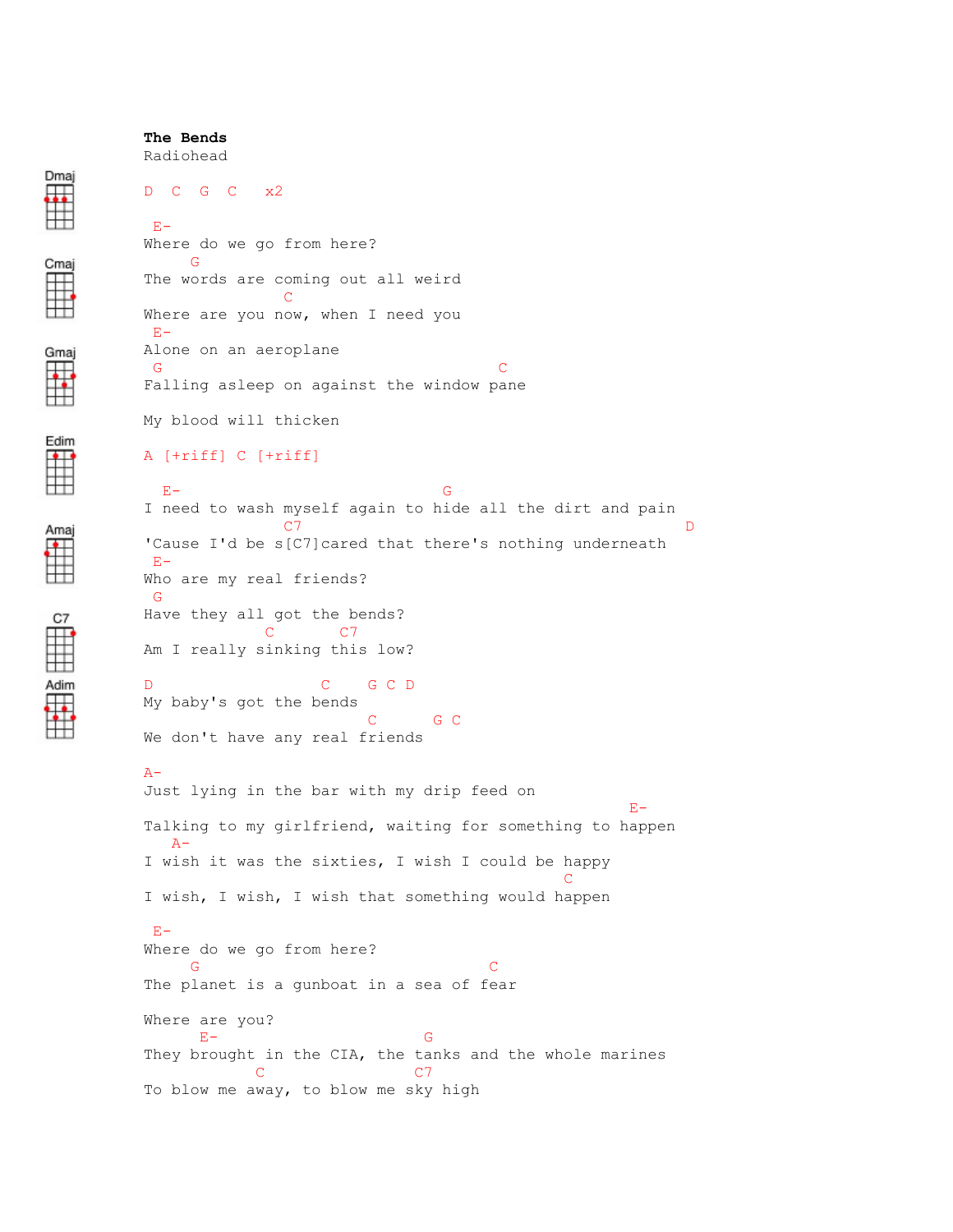D C G C My baby's got the bends D C G C We don't have any real friends  $A-$ Just lying in the bar with my drip feed on  $\mathbf{E}-\mathbf{E}$ Talking to my girlfriend, waiting for something to happen  $A-$ I wish it was the sixties, I wish I could be happy **C** and the contract of the contract of the contract of the contract of the contract of the contract of the contract of the contract of the contract of the contract of the contract of the contract of the contract of the co I wish, I wish, I wish that something would happen [G +riff] [C +riff] x2 G I wanna live, breathe **C** CONTROLLER CONTROLLER CONTROLLER CONTROLLER CONTROLLER CONTROLLER CONTROLLER CONTROLLER CONTROLLER CONTROLLER CONTROLLER CONTROLLER CONTROLLER CONTROLLER CONTROLLER CONTROLLER CONTROLLER CONTROLLER CONTROLLER CONTROLLE I wanna be part of the human race G I wanna live, breathe **C** CONTROLLER CONTROLLER CONTROLLER CONTROLLER CONTROLLER CONTROLLER CONTROLLER CONTROLLER CONTROLLER CONTROLLER CONTROLLER CONTROLLER CONTROLLER CONTROLLER CONTROLLER CONTROLLER CONTROLLER CONTROLLER CONTROLLER CONTROLLE I wanna be part of the human race **Grand** Grand Grand Grand Grand Grand Grand Grand Grand Grand Grand Grand Grand Grand Grand Grand Grand Grand G I wanna live, breathe **C** CONTROLLER CONTROLLER CONTROLLER CONTROLLER CONTROLLER CONTROLLER CONTROLLER CONTROLLER CONTROLLER CONTROLLER CONTROLLER CONTROLLER CONTROLLER CONTROLLER CONTROLLER CONTROLLER CONTROLLER CONTROLLER CONTROLLER CONTROLLE I wanna be part of the human race **Grand** Grand Grand Grand Grand Grand Grand Grand Grand Grand Grand Grand Grand Grand Grand Grand Grand Grand G I wanna live, breathe **C** CONTROLLER CONTROLLER CONTROLLER CONTROLLER CONTROLLER CONTROLLER CONTROLLER CONTROLLER CONTROLLER CONTROLLER CONTROLLER CONTROLLER CONTROLLER CONTROLLER CONTROLLER CONTROLLER CONTROLLER CONTROLLER CONTROLLER CONTROLLE I wanna be part of the human race  $E-$ Where do we go from here? G The words are coming out all weird **CONTRACTOR** Where are you now when I need you?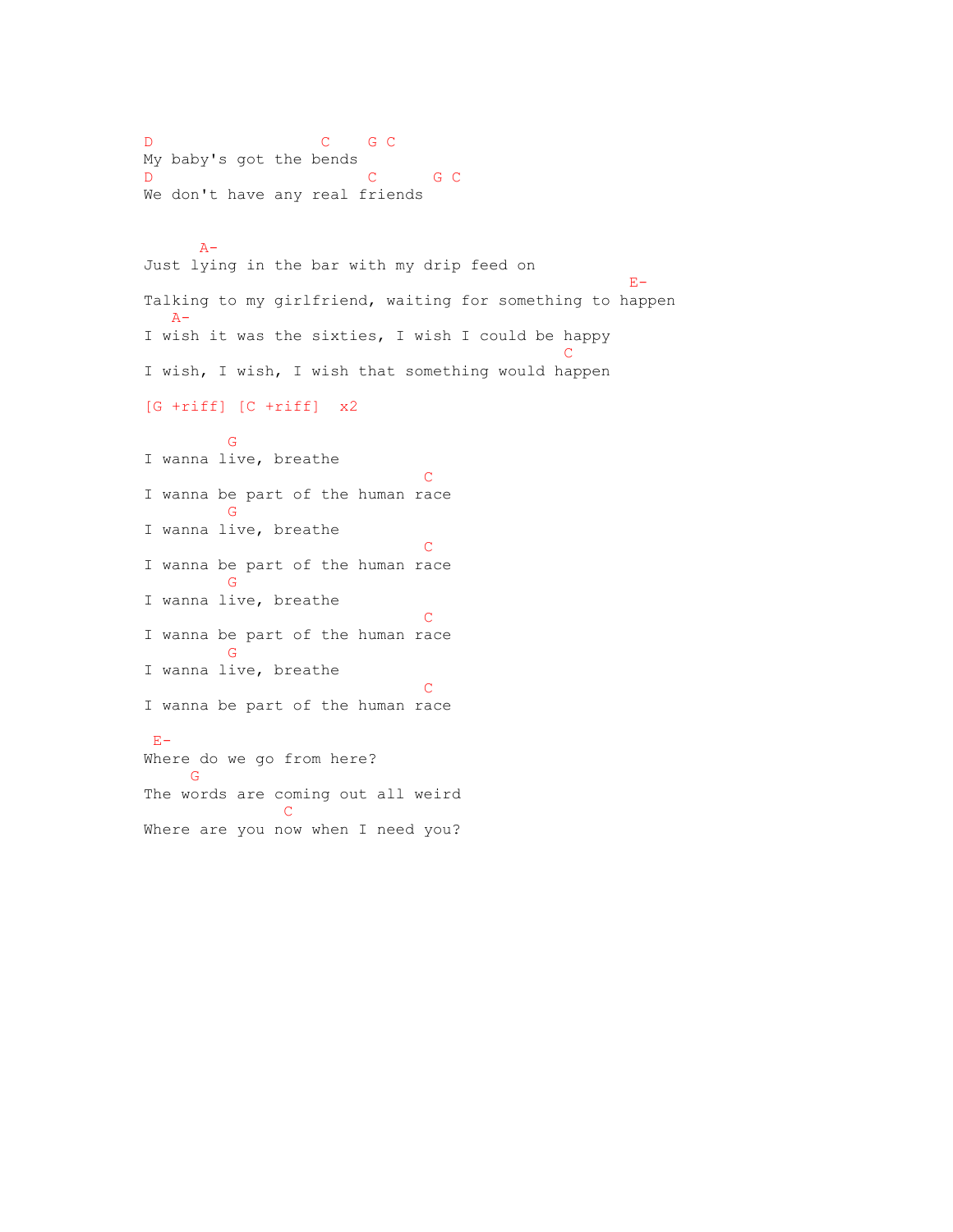



F









C#









<span id="page-10-0"></span>**Beyond the Sea**  by Charles Trenet and Jack Lawrence

 C Am F G7 C Am Somewhere beyond the sea F G7 C E7 Am Somewhere waiting for me G7 C Am F A7 Dm My lover stands on golden sands G7 G#dim Am F D7 G7 And watches the ships that go Sail ing

 C Am F G7 C Am Somewhere beyond the sea F G7 C E7 Am She's there watching for me G7 C Am F A7 Dm If I could fly like birds on high G7 G#dim Am F G7 C C7 Then straight to her arms I'd go Sai ling

 F Dm7 A#6 C7 F Dm7 It's far beyond the stars A#6 C7 F Dm7 D#7 It's near beyond the moon A#6 F#m7 Dm6 E7 A F#m7 I know beyond a doubt C# D#7 D#dim G#dim G7 My heart will lead me there soon

C Am F G7 C Am We'll meet beyond the shore F G7 C E7 Am We'll kiss just as before G7 C Am F A7 Dm Happy we'll be beyond the sea G7 G#dim Am F G7 C And never again I'd go sai ling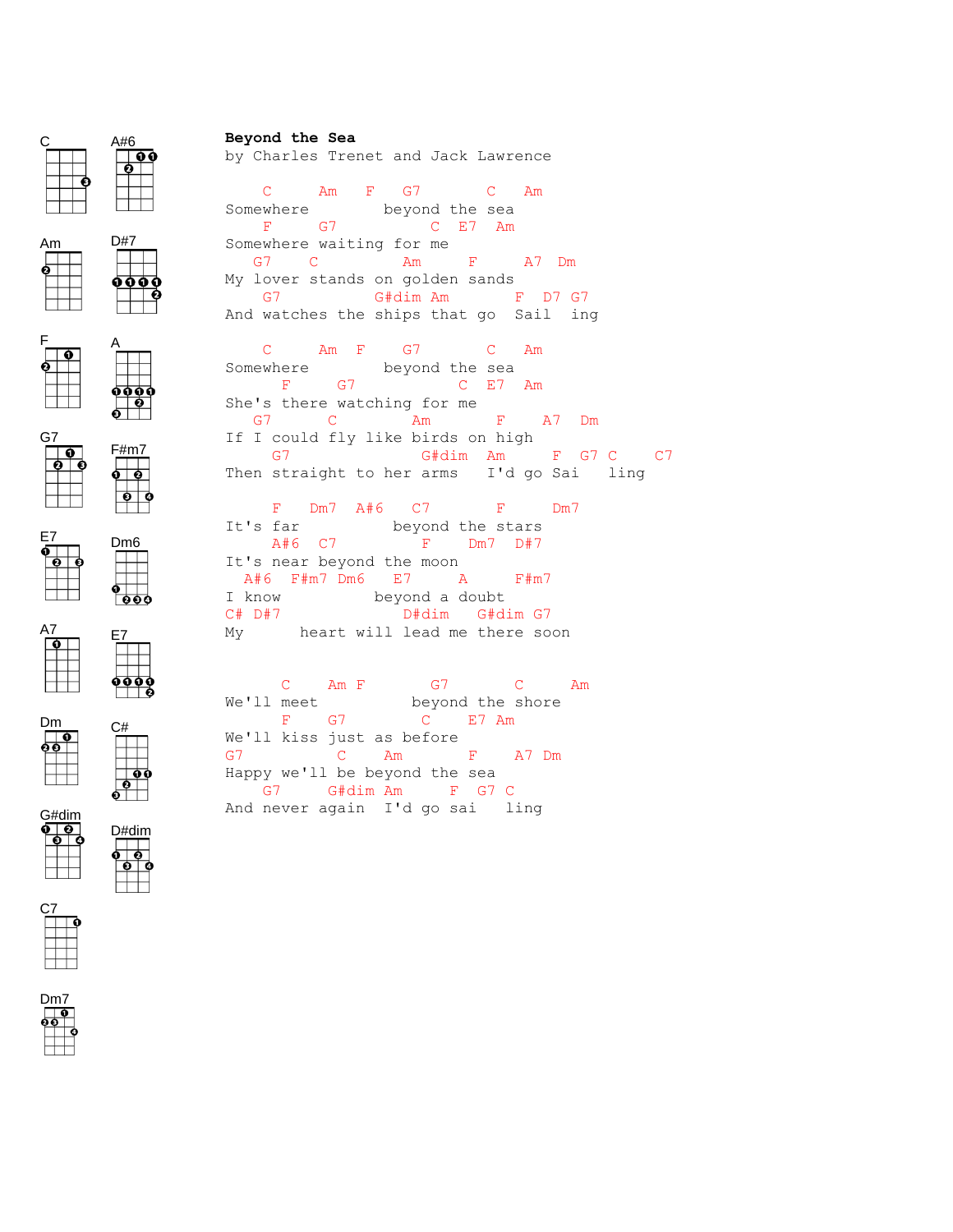

F

G

Fmin

Fm7

Bb7

Eb















<span id="page-11-0"></span>**Blue Moon**  Lorenz Hart & Richard Rodgers

Verse 1:

# G7 C Am7 Dm7

Blue moon, G7 C Am7 Dm7 You saw me standing alone D7 Cm7 Am7 D7 Without a dream in my heart, F C Am7 Dm7 Without a love of my own.

Verse 2:

G7 C Am7 Dm7 Blue moon,

 G7 C Am7 Dm7 You knew just what I was there for, D7 Cm7 Am7 D7 You heard me saying a prayer for F G C F Fm C Someone I really could care for.

Bridge:

Dm7 G7 C And then there suddenly appeared be - fore me Dm7 G7 C The only one my heart could ever hold; Fm7 Bb7 Eb I heard somebody whisper, "Please adore me." G D7 G D7 G7 And when I looked, the moon had turned to gold.

Verse 3:

```
G7 C Am7 Dm7
Blue moon, 
       G7 C Am7 Dm7
Now I'm no longer alone 
    D7 Cm7 Am7 D7
Without a dream in my heart,
      F C Am7 Dm7
Without a love of my own.
```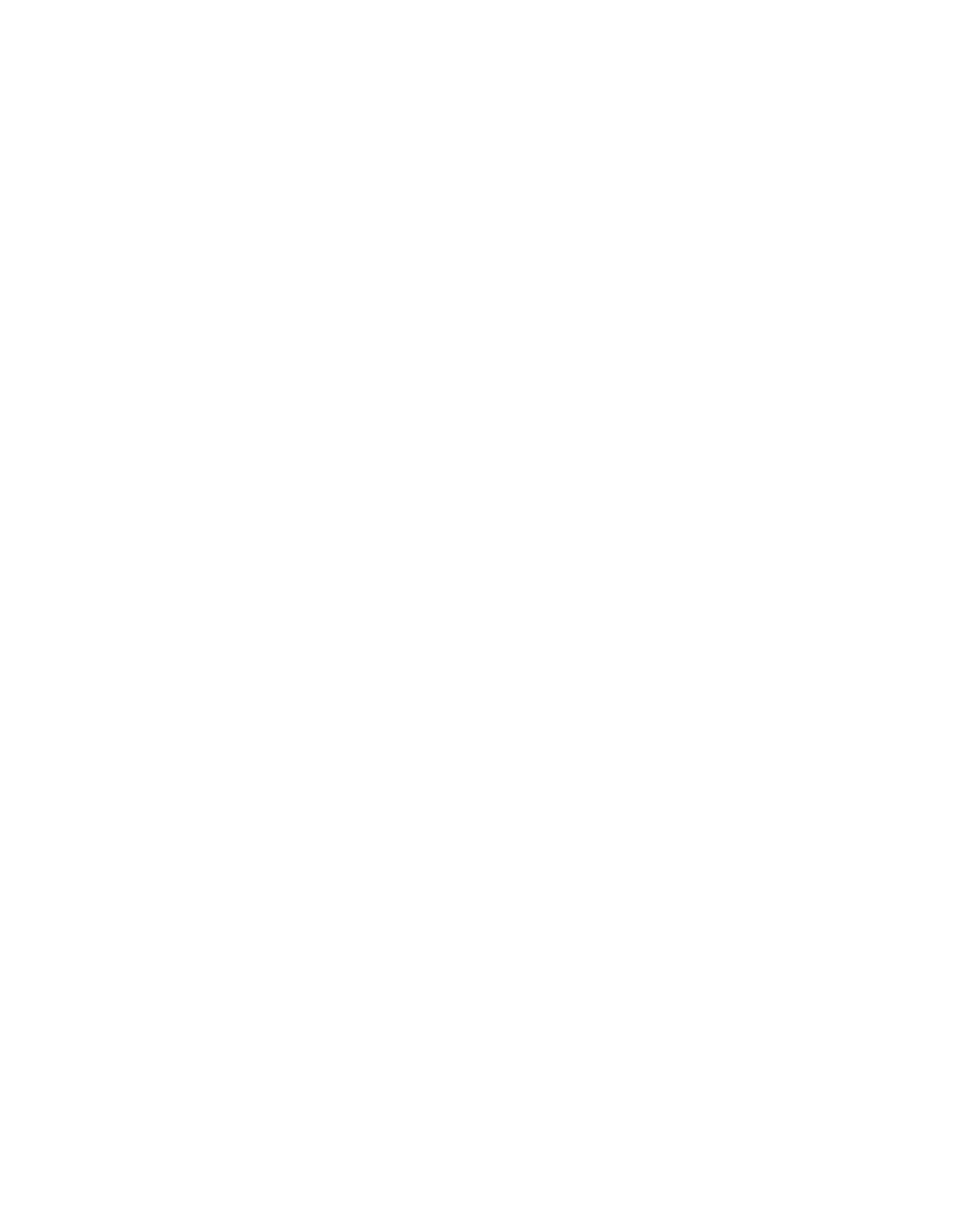#### <span id="page-13-0"></span>**Blue Moon of Kentucky**

by Bill Monroe

 A D Blue moon of Kentucky, keep on shining. A E7 Shine on the one that's gone and proved untrue. A D Blue moon of Kentucky, keep on shining.  $\,$  A  $\,$   $\,$   $\,$  E7  $\,$  A  $\,$  A7 Shine on the one that's gone and left me blue.

## **Chorus:**

D D7 It was on a moonlight night, A A7 The stars were shining bright. D D7 And they whispered from on high, A E7 "Your love has said goodbye."

 A D Blue moon of Kentucky, keep on shining. A B7 B7 Shine on the one that's gone and said goodbye.

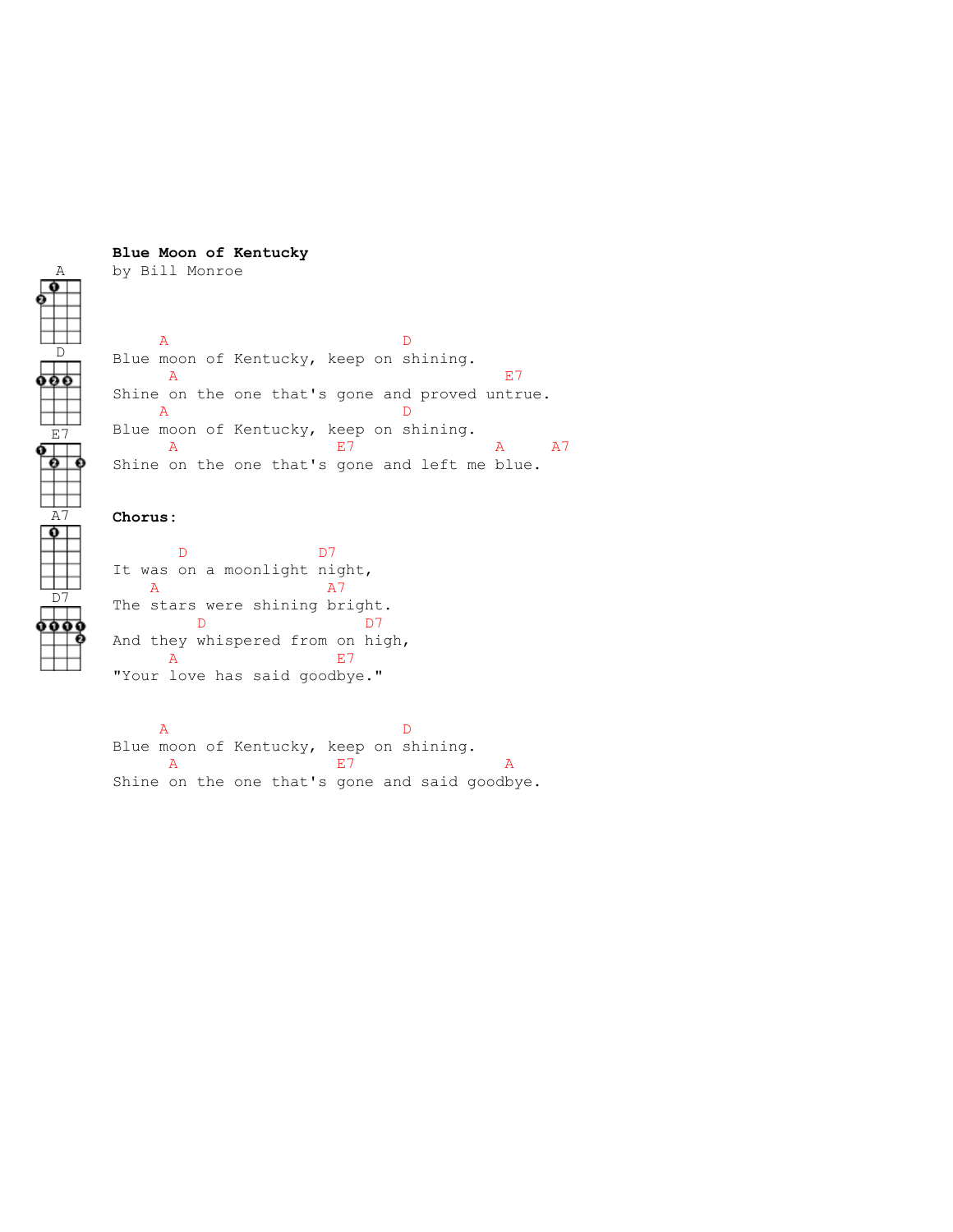

# <span id="page-14-0"></span>**Blueberry Hill**

Fats Domino

 $\mathbf{F}$ I found my thrill **C** On Blueberry Hill G<sub>7</sub> On Blueberry Hill C Where I found you

 $\mathbf{F}$ The moon stood still **C** On Blueberry Hill G<sub>7</sub> And lingered 'til **C** My dreams came true

# G C C

The wind in the willow played G7 C Love's sweet melody B7 Em B7 Em But all of those vows we made B7 E G7 Were never to be

# $\mathbb{F}^+$

Tho' we're apart **C** You're part of me still **G7** For you were my thrill **C** C On BlueBerry Hill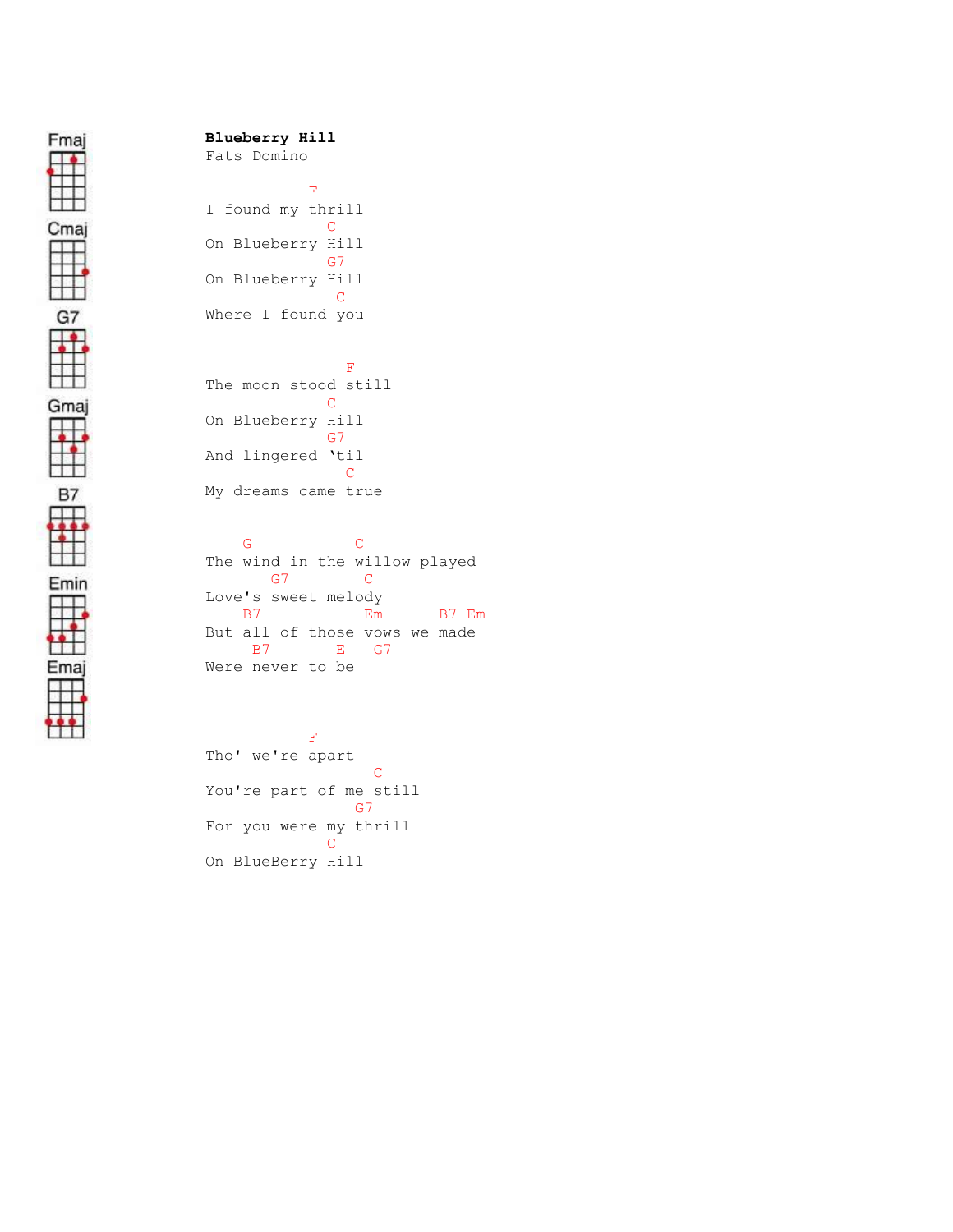<span id="page-15-0"></span>**Born To Be Wild** Steppenwolf **Intro: E C# B D (5th fret) Em** Get your motor runnin' Head out on the highway Lookin' for adventure In whatever comes our way **Chorus - part 1: G A E** Yeah, darlin' gonna make it happen **G A E** Take the world in a love embrace **G A E**  Fire all of the guns at once and **G A E** explode into space **Em** I like smoke and lightnin' Heavy metal thunder Wrestlin' with the wind And the feelin' that I'm under Chorus - part 1 **Chorus - part 2: E** Like a true nature's child  **G** We were born, born to be wild **A** G Em We could climb so high, I never wanna die **E D Dmaj7 D** Born to be wild, **E D Dmaj7 D** Born to be wild, Repeat first verse Chorus - total Solo - fade out (in Em)

Ĥ  $^{\circ}$ 

쭁

 $\overline{D_{\text{maj}}}$ 

Em

ा∙ा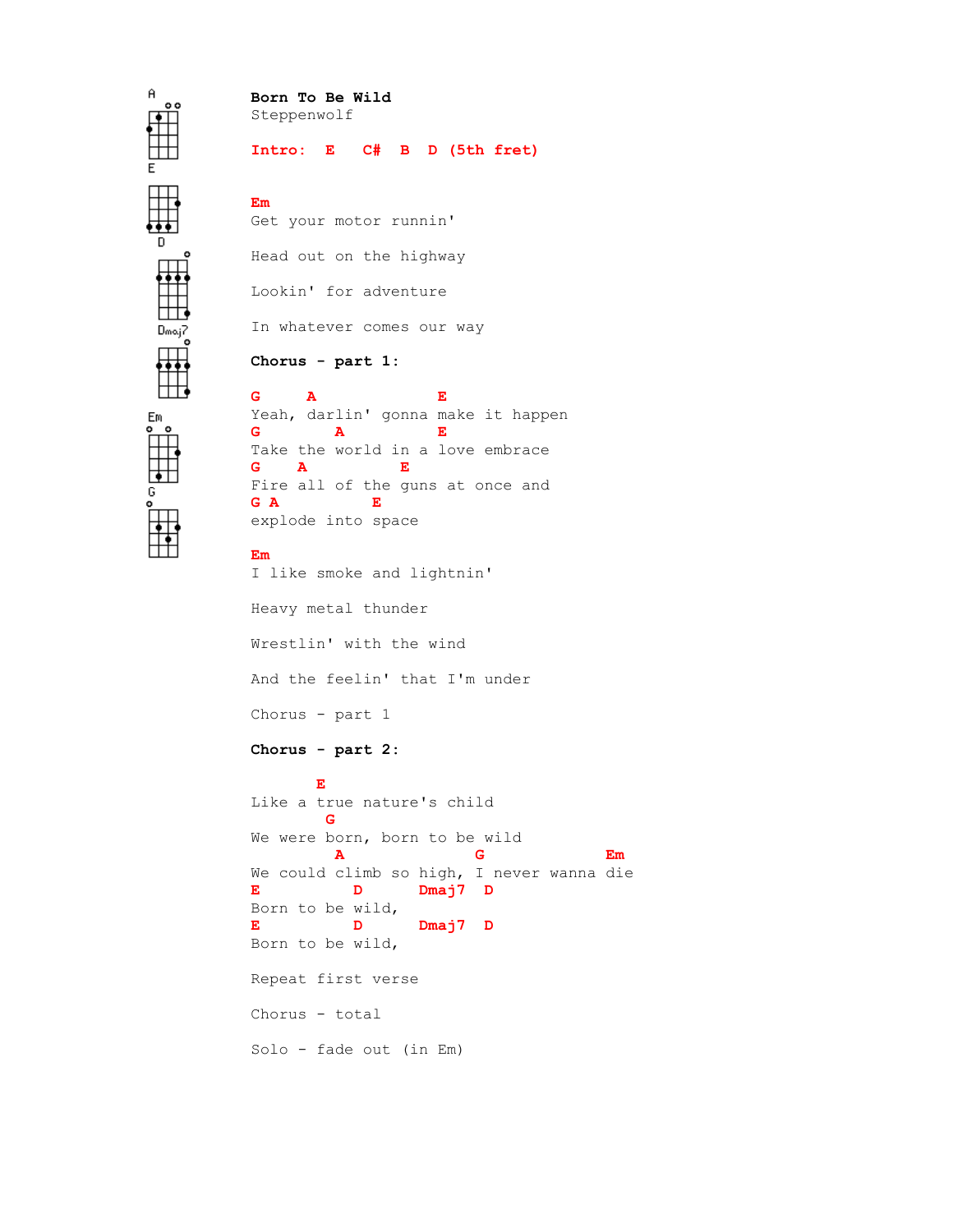#### <span id="page-16-0"></span>**Brand New Key**

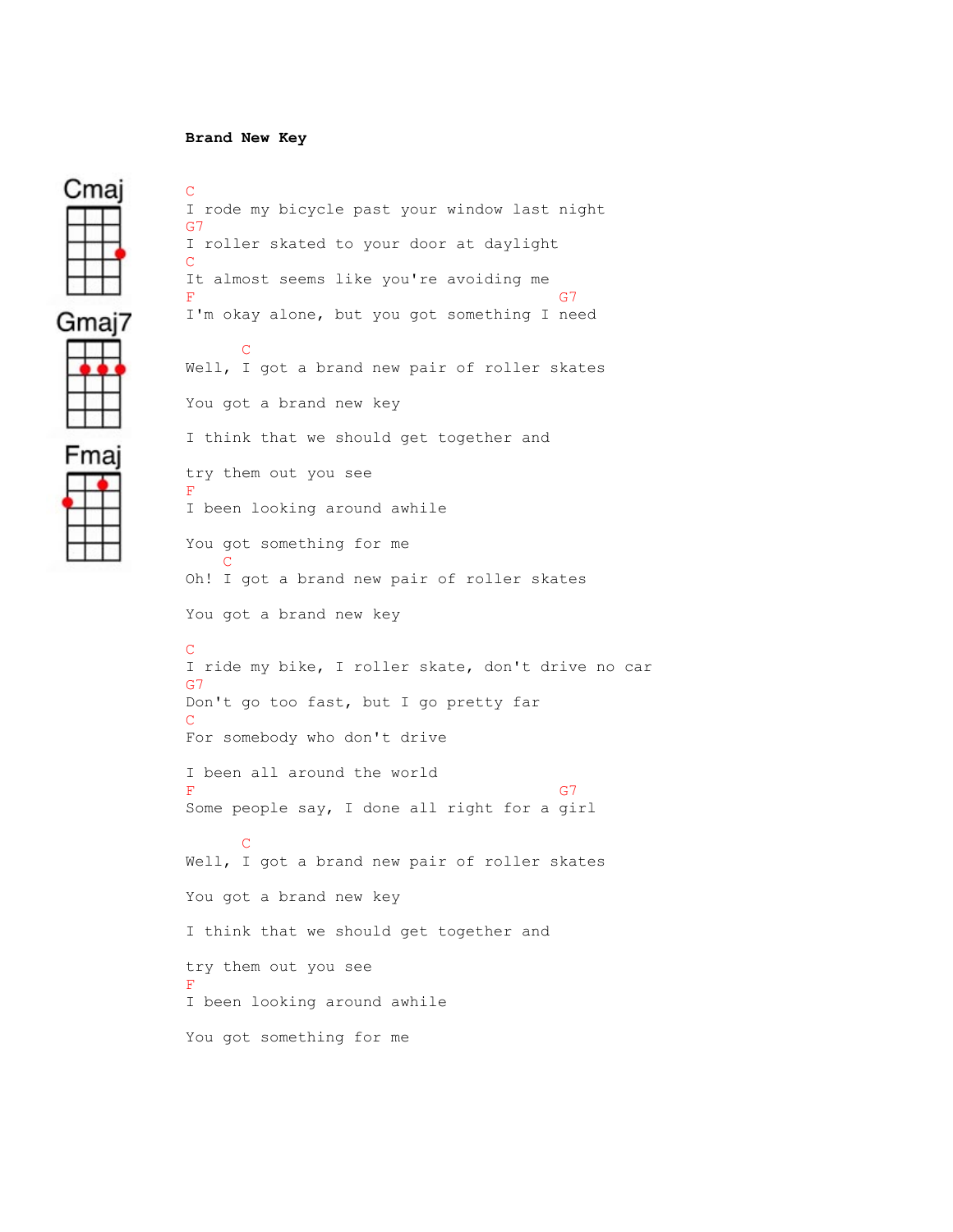C Oh! I got a brand new pair of roller skates You got a brand new key C I asked your mother if you were at home G7 She said, yes .. but you weren't alone C Oh, sometimes I think that you're avoiding me F G7 I'm okay alone, but you've got something I need C Well, I got a brand new pair of roller skates You got a brand new key I think that we should get together and try them out to see F La la la la la la la la, la la la la la la C Oh! I got a brand new pair of roller skates You got a brand new key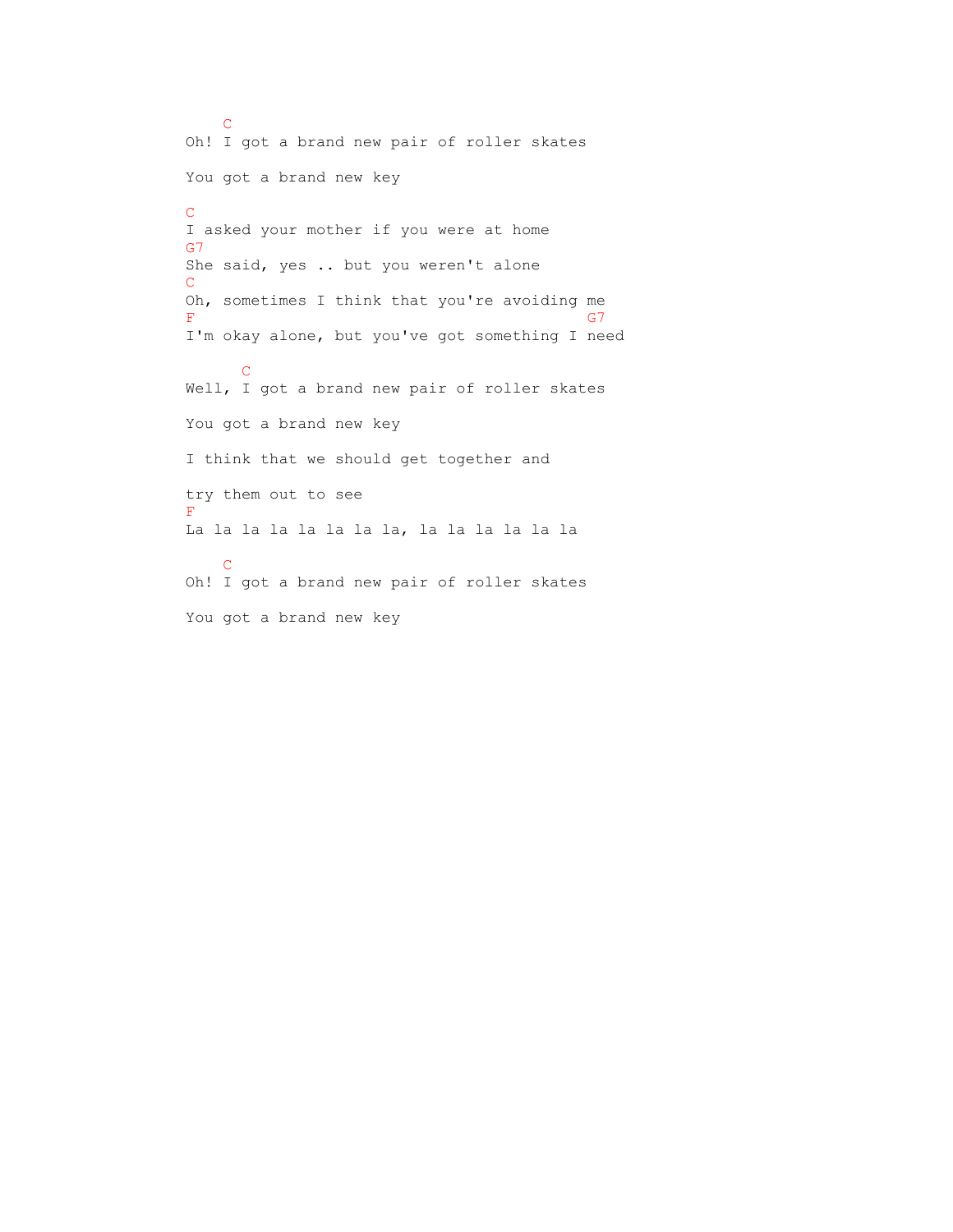<span id="page-18-0"></span>**Brown-Eyed Girl** 

by Van Morrison

# **Intro (play twice):**

| 1 1 1 1 1 1 1 1 1 1 1 1 1 1 1 1 1 |  |
|-----------------------------------|--|
|                                   |  |
|                                   |  |
|                                   |  |
|                                   |  |

# F Bb F C7

F Bb F C7 Hey, where did we go? Days when the rains came F Bb F C7 Down in the hollow playin' a new game F Bb Laughing and  $a - running$ , hey hey, F C7 Skipping and a - jumping F Bb In the misty morning fog with F C7 Bb Our hearts a - thumping and you C7 F Dm My brown-eyed girl Bb C7 F C7 You, my brown-eyed girl

F Bb F C7 Whatever happened to Tuesday and so slow F Bb F C7 Going down the old mine with a transistor radio F Bb Standing in the sunlight laughing F C7 Hiding behind a rainbow's wall F Bb Slipping and a - sliding F C7 Bb All along the waterfall with you C7 F Dm My brown-eyed girl Bb C7 F You, my brown-eyed girl